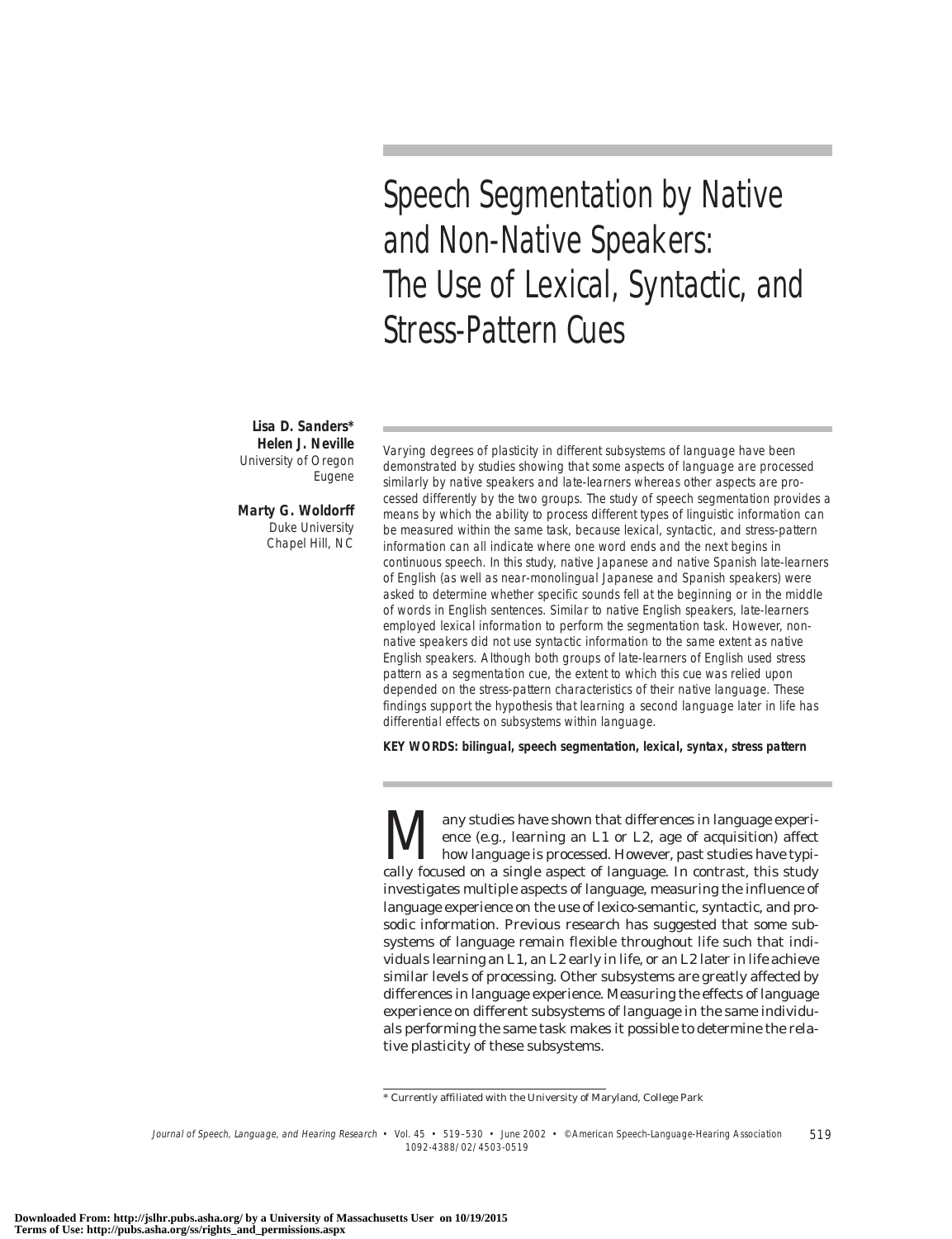## **Linguistic Subsystems**

The results of behavioral and electrophysiological studies suggest that non-native speakers process the words and meanings of a second language in much the same way as native speakers. For example, deaf native signers who learn English later in life can detect semantic anomalies in their L2, and the event-related potentials (ERPs) elicited by these anomalies are similar to those of native speakers (Neville, Mills, & Lawson, 1992). Similar results have been reported for native Chinese late-learners of English (Weber-Fox & Neville, 1996) and native Japanese late-learners of German (Hahne & Friederici, 2001).

In contrast, considerable evidence suggests that differences in language experience have marked effects on the ability to process syntactic information in a nativelike manner. Age of acquisition, characteristics of languages known at the time of acquisition, and manner in which a language is learned all affect L2 syntactic processing (De Groot & Kroll, 1997; Johnson & Newport, 1989, 1991; McDonald, 2000; Scovel, 1988). In fact, differences in language experience that have little effect on semantic processing can significantly affect syntactic processing (Weber-Fox & Neville, 1996; Hahne & Friederici, 2001).

Phonological and prosodic processing may be particularly susceptible to differences in how and when a language is acquired. Many studies of pronunciation indicate that non-native speakers retain a foreign accent long after learning their L2 (e.g., Flege, Yeni-Komshian, & Liu, 1999; Guion, Flege, Liu, & Yeni-Komshian, 2000). Other studies have shown that acquiring lexical tone is very difficult for native speakers of nontonal languages (Leather, 1987) and that native speakers of tone or pitchaccent languages (including Japanese) do not use metrical stress as do native speakers of accentual languages (including Spanish and English) when processing English as a second language (Archibald, 1997).

## **Speech Segmentation**

To process speech, listeners must break continuous streams of sound into potentially meaningful units. Lexico-semantic, syntactic, and prosodic information have all been shown to play a role in the segmentation process (e.g., Cutler & Butterfield, 1992; Cutler, Mehler, Norris, & Segui, 1983, 1986; Sanders & Neville, 2000). Because these different types of linguistic information can be used as segmentation cues, the investigation of speech segmentation offers an opportunity to index different subsystems of language using the same task.

No previous studies reported in the literature have measured the effects of differences in language experience on the use of lexico-semantic and syntactic segmentation cues. However, studies on the use of prosodic segmentation cues by bilingual speakers have been conducted. For example, syllable structure has been shown to be important for segmenting syllable-timed languages such as French, Italian, and Spanish (Cutler, Mehler, Norris, & Segui, 1983, 1986). Native English speakers who began learning French very early in life do not show syllable segmentation effects (Cutler, Mehler, Norris, & Segui, 1989, 1992). Similarly, a rhythmic cue that has been shown to be important for segmenting Japanese is not used by native English speakers listening to either English or Japanese (Cutler & Otake, 1994; Otake, Hatano, Cutler, & Mehler, 1993). These results have led to the proposal that the rhythmic characteristics of a language (e.g., syllable-timed, stress-timed) are important in determining how native speakers of that language will segment continuous speech in any language. Additionally, these results have been used to conclude that non-native speakers do not acquire rhythmic segmentation cues other than those used for their L1.

## **Hypotheses**

In a previous study, native English speakers were shown to use lexico-semantic information to help them perform a segmentation task (Sanders & Neville, 2000). In the present study, the same segmentation task was given to late-learners of English. Because native and non-native speakers have been shown to detect and process semantic anomalies in similar manners, we hypothesized that non-native speakers would also be able to use lexico-semantic information to segment speech.

Native English speakers have also been shown to use syntactic information to segment speech (Sanders & Neville, 2000). However, previous research suggests that late-learners of a language may not process syntactic information in a native-like manner. Therefore, we hypothesized that the non-native speakers in the present study would not be able to use syntactic information as a segmentation cue to the same extent as native speakers.

English is a stress-timed language, with a typical pattern of strong stress on the first syllable of a word followed by weaker stress on the remaining syllables (Cutler & Carter, 1987). Therefore, listeners can assume that strongly stressed syllables are likely to be word initial and unstressed syllables are likely to be word medial. Indeed, stress pattern has been shown to be an important segmentation cue for native English speakers (Cutler & Butterfield, 1992; Sanders & Neville, 2000). The ability of non-native speakers to use stress pattern as a segmentation cue may be affected by the characteristics of L1 in addition to whether a language is learned as an L1 or an L2.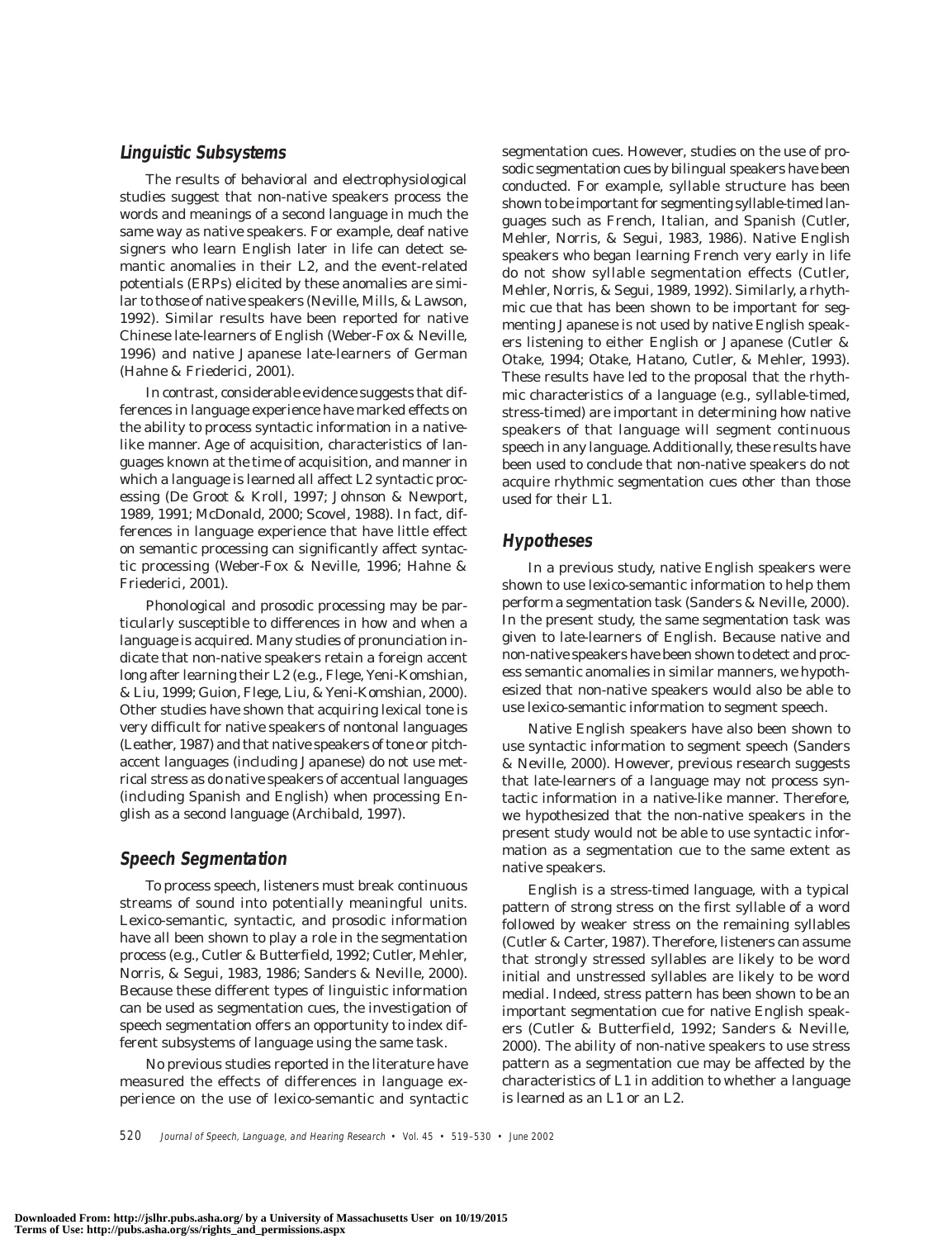To test this hypothesis, we included groups with different L1 backgrounds (Japanese and Spanish) in this study. If non-native speakers fail to use rhythmic segmentation cues other than the rhythmic cue relevant for their L1, native speakers of Japanese (mora-timed) and Spanish (syllable-timed) would not be expected to use stress pattern as a segmentation cue when listening to English. Alternatively, native Japanese and native Spanish speakers might differ in their abilities to use stress pattern as a segmentation cue in English. Japanese does not use loudness and duration as indications of lexical stress (Hyman, 1977), whereas Spanish does use loudness and duration as indications of stress but has a typical stress pattern different from that for English. If learning a new segmentation cue, but not a new pattern, is difficult for second-language learners, then only Spanish speakers would be expected to use English stress pattern as a segmentation cue. If using a different stress pattern in a native language interferes with the ability to learn a new stress pattern, only Japanese speakers would be expected to use English stress pattern as a segmentation cue.

In addition, it was important to measure the performance of native Japanese and Spanish speakers who did not know English. By doing so, it was possible to determine if late-learners' use of English segmentation

**Table 1.** Participants.

cues could best be explained by their having learned new cues or by their having transferred cues from their native language. If native Japanese and native Spanish late-learners of English acquire new segmentation cues, then monolingual Japanese and Spanish speakers should not be able to use those cues. However, if latelearners of English apply segmentation cues from their native languages rather than learning new ones, then non-English speakers should be able to use these cues as well.

# **Method**

## **Participants**

Four groups of participants were included in this experiment: native Japanese late-learners of English (JE), native Spanish late-learners of English (SE), nearmonolingual Japanese speakers (J), and monolingual Spanish speakers (S). A description of each group is provided in Table 1. The performance of these four groups was compared to that of monolingual English speakers (E) previously reported in Sanders and Neville (2000).

Because English is regularly taught as part of the curriculum in Japanese schools, it was not possible to find adult monolingual Japanese speakers. Therefore, native Japanese speakers with little English experience were

| Group     | N  | M age | Gender<br>(# women) | Language experience                                                                                                                                                                                                                                                                                         |
|-----------|----|-------|---------------------|-------------------------------------------------------------------------------------------------------------------------------------------------------------------------------------------------------------------------------------------------------------------------------------------------------------|
| E         | 16 | 20:9  | 11                  | native English speakers (Sanders & Neville, 2000)<br>less than two years of foreign language study<br>never lived in a non-English-speaking country                                                                                                                                                         |
| JE        | 16 | 24:1  | 11                  | native Japanese speakers<br>began learning English after the age of 12 ( $M = 12;7$ )<br>moved to the U.S. after the age of 15 ( $M = 18,5$ )<br>lived in the U.S. for an average of $5.8$ years (minimum = $2$ years)<br>at time of study: students at University of Oregon who used English predominantly |
| <b>SE</b> | 14 | 26:0  | 9                   | native Spanish speakers<br>began learning English after the age of 12 ( $M = 17:4$ )<br>moved to the U.S. after the age of 16 ( $M = 19;10$ )<br>lived in the U.S. for an average of 6.3 years (minimum $= 2$ years)<br>at time of study: university students in San Antonio who used English predominantly |
|           | 16 | 22:4  | 10                  | native Japanese speakers<br>began learning some English after the age of 12 ( $M = 12:6$ )<br>never lived in an English-speaking country<br>at time of study: university students at Tokyo University who used Japanese predominantly                                                                       |
| S         | 9  | 28:1  | 3                   | native Spanish speakers<br>never studied written or spoken English<br>lived in the U.S. less than 2 years ( $M = 7$ months)<br>at time of study: had completed at least 1 year of university-level classes in Spanish and<br>used Spanish predominantly                                                     |

Note. Mean age is in years;months.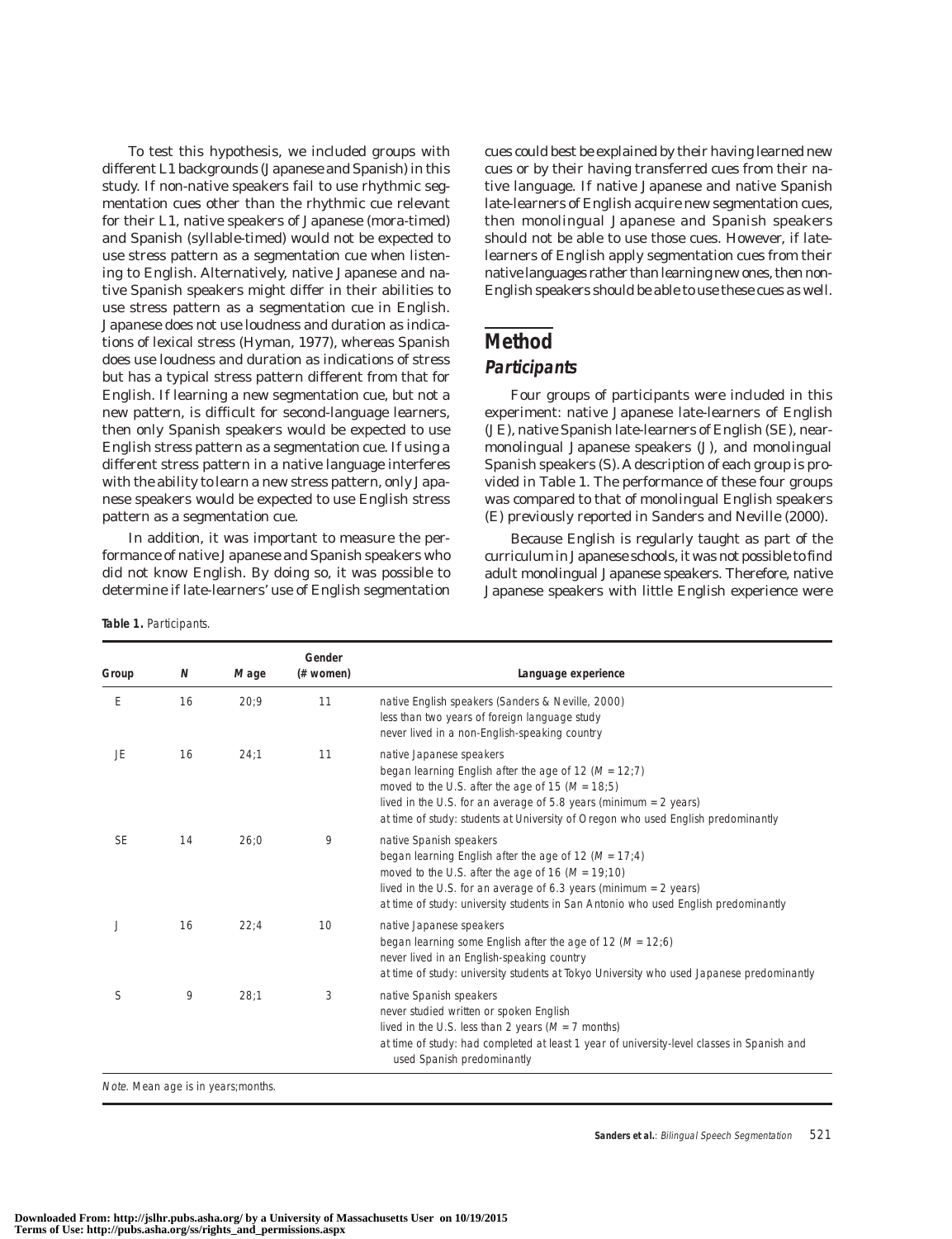selected for this study. They reported that their study of English was primarily focused on written, rather than spoken English. None of these subjects had been taught by a native English speaker, had friends or family who were native English speakers, or had lived in an Englishspeaking country. However, all of the subjects reported having access to English movies, books, and songs.

#### **Stimuli**

The sentences used for this study are characterized in detail in Sanders and Neville (2000) and will be described briefly here. The 900 sentences were designed to vary the amount of lexical, syntactic, and stress-pattern information available to the listener. Starting with normal English sentences (*semantic* sentences, *N* = 300), lexical information was reduced by replacing all of the open-class words with nonwords to create sentences that had normal English syntax and prosody but little meaning (*syntactic* sentences, *N* = 300). Syntactic information was reduced by replacing all of the remaining words and morphemes in the syntactic sentences with nonwords to create sentences with normal English prosody but little meaning and little syntactic information (*acoustic* sentences, *N* = 300). Representative examples of each sentence type are given in Table 2. IPA transcriptions of these example sentences are shown in Appendix A.

Most of the sentences contained a task-relevant "target" phoneme or phoneme combination (21 different targets). Stress pattern was varied by including words that contained these targets in different positions and in syllables of different stress. The targets were selected such that they were, with equal probability, (a) the first sound in a word with a stressed first syllable (Strongstress, Initial-position); (b) the first sound in a stressed syllable in the middle of a word (Strong-stress, Medialposition); (c) the first sound in a word that was unstressed on the first syllable (Weak-stress, Initialposition); or (d) the first sound in an unstressed syllable in the middle of a word (Weak-stress, Medial-position). Therefore, both strong-stress initial-position and weakstress medial-position targets occurred in words with a normal English stress pattern (strong stress on the initial syllable, e.g., *bot*tles and *tim*ber). Both strong-stress medial-position and weak-stress initial-position targets occurred in words with a less common English stress pattern (unstressed on the initial syllable, e.g., to*bac*co and bal*loon*).

An equal number of each type of target word (*N* = 60) was used. Words containing targets were never among the first or last three words of the sentence. Sixty sentences of each type that did not contain targets also were included. Examples of words with and without target phonemes are shown in Table 2. All of the sentences and examples of the targets produced in isolation were recorded by the same female native English speaker.

As reported previously (Sanders & Neville, 2000), care was taken to determine that the different sentence types were matched on as many physical characteristics as possible. Specifically, sentences were matched on speech rate, duration, position of target, and pitch contour. Word-initial and word-medial syllables that contained targets were matched on loudness, duration, and fundamental frequency.

**Table 2.** Semantic, syntactic, and acoustic sentences.

| Condition     | Sentence                                        | Example                                                                                                                                                                                                       |
|---------------|-------------------------------------------------|---------------------------------------------------------------------------------------------------------------------------------------------------------------------------------------------------------------|
| <sup>SI</sup> | <b>Semantic</b><br>Syntactic<br><b>Acoustic</b> | In order to recycle bottles you have to separate them.<br>In order to lefatal bokkers you have to thagamate them.<br>Ah ilgen di lefatal bokkerth ha maz di thagamate fon.                                    |
| <b>SM</b>     | <b>Semantic</b><br>Syntactic<br><b>Acoustic</b> | If the only thing in it were tobacco it wouldn't cause so much harm<br>If the ilmy shord in it were dobatty it wouldn't gaff so much hilm.<br>Os fa ilmy shord el ok hon dobatty ag hapsel gaff sha nes hilm. |
| WI            | <b>Semantic</b><br>Syntactic<br><b>Acoustic</b> | The child stopped crying when a balloon was given to her.<br>The ferp trepped plawing when a barreal was kaffen to her.<br>Sa ferp trepp plawel ron i barreal hof kaffem gi wem.                              |
| <b>WM</b>     | <b>Semantic</b><br>Syntactic<br><b>Acoustic</b> | I saved money since lowgrade timber worked for this project.<br>I cheft rono since miltrok delber meld for this plassig.<br>O cheft rono zalf miltrok delber meld sith foch plassig.                          |
| ТA            | <b>Semantic</b><br>Syntactic<br>Acoustic        | Try looking under the afghan for the toy you lost.<br>Qui medding under the ithdon for the kay you moft.<br>Qui medden amkel fa ithdon sal cha kay wa moft.                                                   |

Note: SI = Strong stress, Initial position; SM = Strong stress, Medial position; WI = Weak stress, Initial position; WM = Weak stress, Medial position; TA = Target Absent.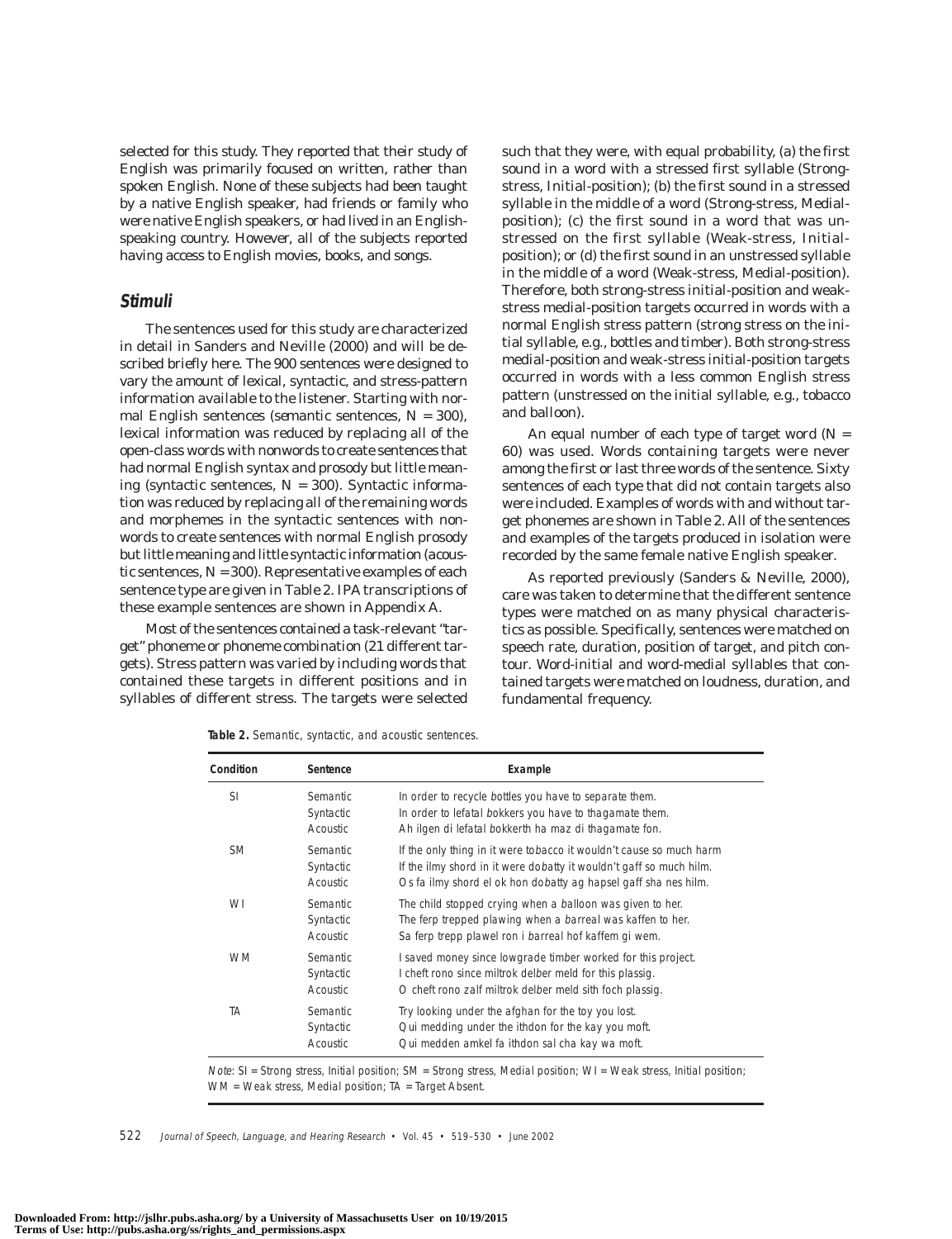### **Procedure**

JE were tested in two 1.5-hour sessions in a soundattenuating room at the University of Oregon. J were tested in groups of three in single 2.5-hour sessions at Tokyo University. SE and S were tested alone in single 2.5-hour sessions in a sound-attenuating room at the University of Texas Health Sciences Center in San Antonio. JE and SE were given language questionnaires and task instructions in English. J were given questionnaires and instructions that had been translated from English into Japanese by a native Japanese speaker. S were given questionnaires and instructions translated into Spanish by a team of native English and native Spanish speakers.

All participants completed a brief language questionnaire and 60 practice trials before the 900 test trials. All sounds were presented binaurally over headphones at approximately 60 dB above normal hearing threshold. All visual information was presented on a computer monitor 55 inches away from the subject.

During each trial, participants first heard the sound of the target for that sentence presented in isolation and saw a letter or letters representing that target on the screen. Subjects were instructed to listen for the target sound in the sentence that followed 1100 ms later. Participants were asked to press one button if they heard a target at the beginning of a word or nonword, to press a different button if they heard the target in the middle of a word or nonword, and not to press any button if they did not hear a target. The next trial began 1500 ms after the end of a sentence regardless of subject response. The letter or letters that represented the target remained on the screen for the entire trial. The 900 sentences were presented in random order, with the exception that no two versions (*semantic*, *syntactic*, and *acoustic*) of the same sentence were presented with fewer than 80 other sentences in between. During the test trials, participants were offered a break after every 20 sentences.

## **Analyses**

A possible concern in interpreting the results was that the phonemes presented in isolation may have sounded more similar to targets in word-initial or wordmedial positions or in stressed or unstressed syllables. For that reason, only trials on which subjects indicated that they had detected the target phoneme (by pressing either of the buttons) were included in analyses. Thus, if any subject heard the sounds presented in isolation and in the sentences as different phonemes, they would have been expected not to respond (as they were asked to do when the target did not occur in the sentence). Localization accuracy was measured by dividing the number of trials on which subjects successfully detected a target and determined whether it was word-initial or word-medial by the number of trials on which subjects correctly detected the target.

Mixed design 5 (group)  $\times 3$  (sentence type)  $\times 2$  (stress)  $\times$  2 (target position) ANOVAs were performed. Included were a group of native English speakers (E) from a previous study (Sanders & Neville, 2000). Because significant interactions ( $p < .01$ ) for group and each of the other factors were found, each non-native group was entered into an ANOVA with E separately. Additionally, a 3 (sentence type)  $\times$  2 (stress)  $\times$  2 (target position) repeatedmeasures ANOVA was performed for each group alone. Planned comparisons between sentence types (*semantic* and *syntactic*, *syntactic* and *acoustic*) and stress patterns (normal and infrequent) were performed for each group separately and for each group with E. Bonferroni corrections for multiple comparisons were applied.

## **Results**

#### **Lexical Effects**

Each group's accuracy on the *semantic* and *syntactic* sentences is shown in Figure 1. As reported previously (Sanders & Neville, 2000), E showed better performance for targets within *semantic* (*M* = 98%) than within *syntactic* ( $M = 80\%$ ) sentences. It was hypothesized that both JE and SE would also be able to use lexical information to perform the task. For JE, sentence type did affect performance  $[F(2, 30) = 433, p < .01]$ , with higher accuracy on the *semantic* (*M* = 89%) than on the *syntactic* ( $M = 68\%$ ) sentences [ $t(15) = 21.4$ ,  $p <$ .01;  $d = 11.1$ ]. Similar effects of sentence type on accuracy were found for SE [*F*(2, 13) = 22.41, *p* < .01]. Again, performance was better for *semantic* (*M* = 79%) than for

Figure 1. Percent correct for the semantic and syntactic sentences.

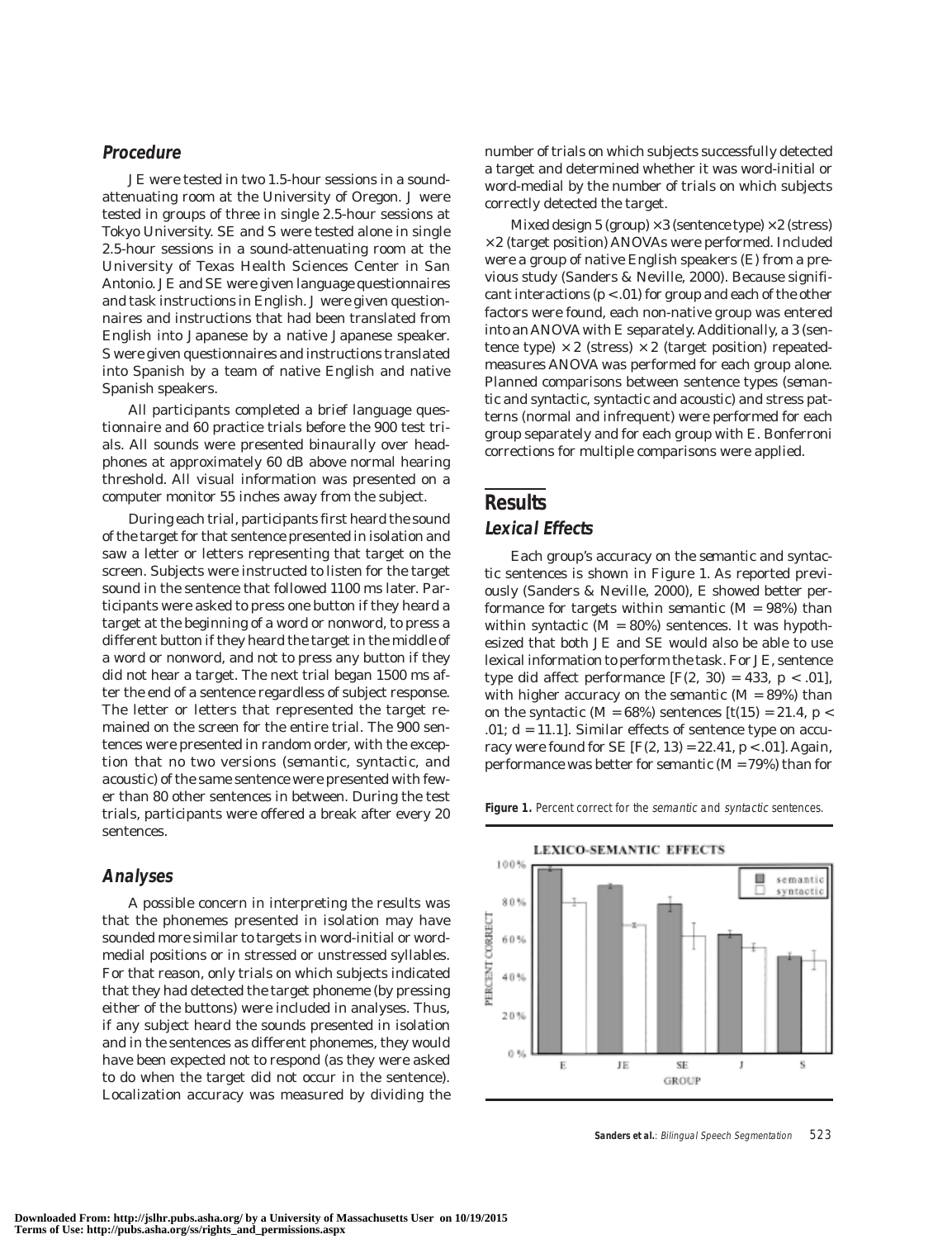*syntactic* (*M* = 62%) sentences [*t*(13) = 4.61, *p* < .01; *d* = 2.6]. When JE and E or SE and E were included in an ANOVA with two levels of sentence type (*semantic* and *syntactic*), there were no significant interactions between group and sentence type. This indicates that the increases in accuracy associated with the presence of lexical information did not differ for native and latelearners of English.

Because neither J nor S reported being able to understand conversational English, they were not predicted to show a benefit of lexical information on performance. This prediction held true for S, who showed no effect of sentence type on accuracy. However, J did show a sentence-type effect on localization accuracy  $[F(2, 30) =$ 7.08, *p* < .01] such that performance was better for the *semantic* ( $M = 63\%$ ) than the *syntactic* ( $M = 56\%$ ) sentences  $[t(15) = 3.67, p < .01; d = 1.9]$ . As can be seen in Figure 1, the effect of lexical information on performance was not as large for this group as for E, JE, or SE. The difference in the size of this effect for E and J was indicated by a group-by-sentence interaction  $[F(1, 30) =$ 23.41, *p* < .01] when only *semantic* and *syntactic* sentences were included in an ANOVA.

#### **Syntactic Effects**

As shown in Figure 2, E performed more accurately with the *syntactic* (*M* = 80%) than with the *acoustic* (*M* = 67%) sentences. Neither group of late-learners was hypothesized to use syntactic information to the same extent as native speakers. However, JE were actually slightly more accurate with targets in *syntactic* (*M* = 68%) than in *acoustic* ( $M = 62$ %) sentences [ $t(15) = 5.81$ ,  $p < .01$ ;  $d = 3.0$ ]. When JE and E were entered into an ANOVA with only *syntactic* and *acoustic* sentence conditions, a group-by-sentence-type interaction [*F*(1, 30)

Figure 2. Percent correct for the syntactic and acoustic sentences.



= 32.06, *p* < .01] reflected the finding that the difference for the two sentence types was larger for E than for JE. For SE, performance on the *syntactic* sentences (*M* = 62%) was not significantly better than performance on the *acoustic* sentences (*M* = 56%).

J and S were not expected to be able to take advantage of available syntactic information to perform the task. As predicted, there were no differences in performance on the *syntactic* and *acoustic* sentences for these groups.

#### **Stress-Pattern Effects**

For E, there was a stress-by-position interaction on phoneme localization. When the data were grouped to compare the normal English stress pattern (stronginitial and weak-medial) to an infrequent English stress pattern (weak-initial and strong-medial), it was found that this group was more accurate with the normal pattern (*M* norm = 87%, *M* infreq = 76%), as shown in Figure 3. Performance on each condition is provided separately for each group in Appendix B.

JE also showed a stress-by-position interaction on accuracy  $[F(1, 15) = 308, p < .01]$  such that performance was better for the normal English stress pattern (*M* = 88%) than for the infrequent English stress pattern (*M* = 58%) [*F*(1, 15) = 16.4, *p* < .01; *d* = 2.1]. Moreover, when E and JE were compared in the same ANOVA, a groupby-stress-pattern interaction  $[F(1, 30) = 42.10, p < .01]$ indicated that JE showed a *larger* stress-pattern effect than E.

Because JE and SE had different types of experience with lexical stress before they began learning English, it was predicted that the effects of stress pattern in the present task would differ across these groups. However, like E and JE, SE evidenced a stress-byposition interaction on performance  $[F(1, 13) = 17.33]$ , *p* < .01]. Accuracy was higher for the normal English stress pattern  $(M = 73%)$  than for the infrequent English stress pattern (*M* = 58%) [*F*(1, 13) = 17.04, *p* < .01; *d* = 2.3]. However, there was no group-by-stress-pattern interaction for E and SE.

Some of the stimuli used would receive the same lexical stress if the normal English pattern or the normal Spanish pattern were applied, but this was not true of other items. To determine if the stress-pattern effects found for SE could best be explained by the application of typical Spanish stress patterns or by the acquisition and application of typical English stress patterns, the stimuli were divided into two sets. The first set included items for which the typical stress patterns of the two languages predicted the same lexical stress (*N* = 38). The second set included items for which the typical stress patterns of the two languages predicted different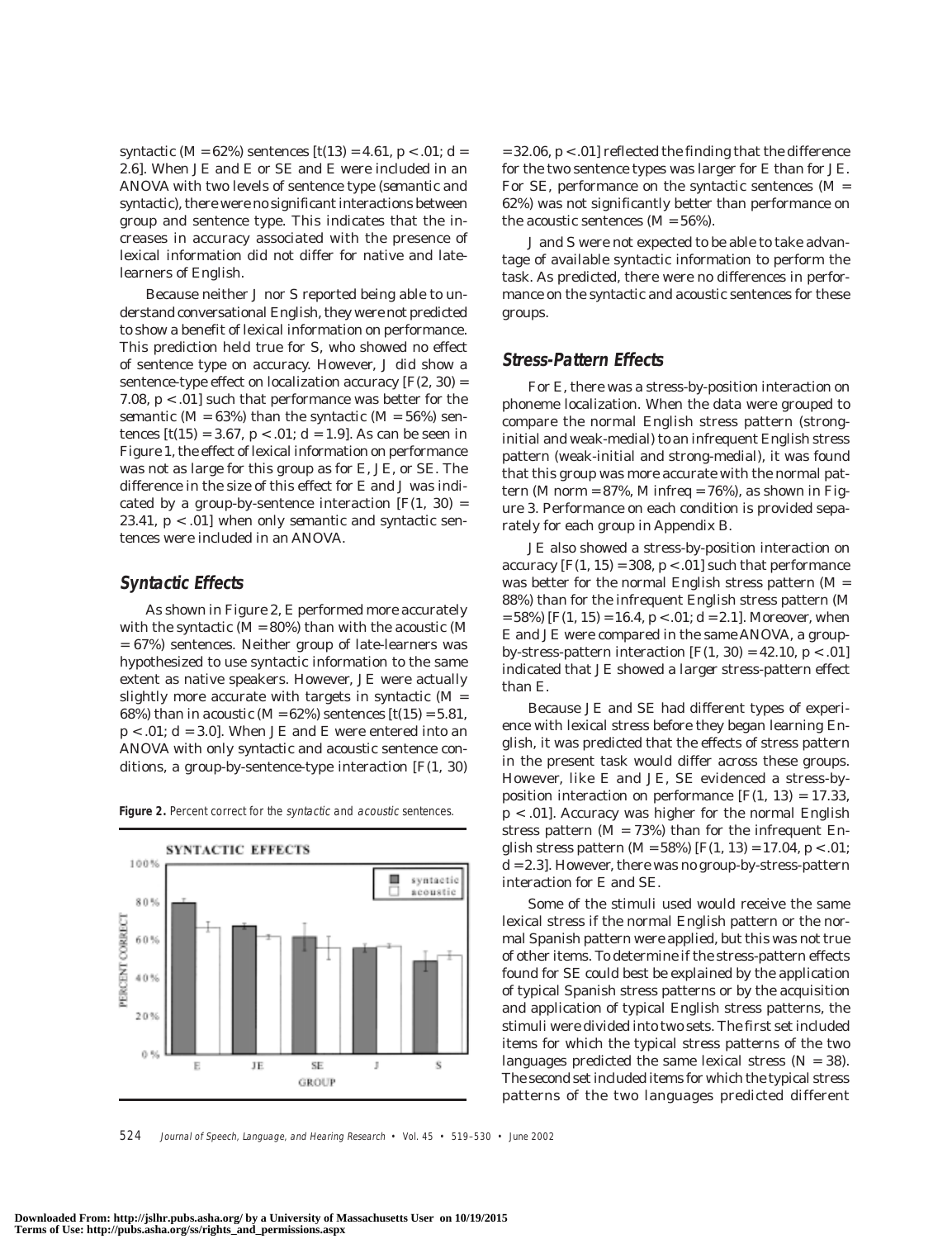lexical stress (*N* = 202). SE showed better performance with normal  $(M = 70\%)$  than infrequent  $(M = 57\%)$  stress for the subset of items for which both languages predicted the same lexical stress  $[F(1, 13) = 8.77, p < .01;$  $d = 1.6$ . They also showed better performance with normal English stress pattern  $(M = 75%)$  than infrequent English stress pattern  $(M = 58\%)$  for the subset of items for which the two languages predicted different lexical stress  $[F(1, 13) = 12.18, p < .01; d = 1.9]$ , consistent with the hypothesis that SE were applying the typical English stress pattern to all items.

To determine if the greater use of stress pattern by JE as compared to E could best be explained by native language experience, experience with English, or some combination of the two, it was important to test native Japanese speakers with little English experience. J also evidenced a particularly large stress-by-position

**Figure 3.** Percent correct in words with normal English stress pattern and infrequent English stress pattern collapsed across sentence type (top panel). Difference in percent correct (normal – infrequent) by sentence type and group (bottom panel).



interaction  $[F(1, 15) = 199.51, p < .01]$  on phoneme localization, performing better with the normal English stress pattern  $(M = 80\%)$  than with the infrequent English stress pattern (*M* = 38%) [*F*(1, 15) = 29.70, *p* < .01;  $d = 2.8$ ]. When J and E were included in the same ANOVA, there was a large group-by-stress-pattern interaction  $[F(1, 30) = 80.61, p < .01]$  such that J showed a larger effect of stress pattern than did E (Figure 3). Furthermore, a group-by-stress-pattern interaction was found for J and JE  $[F(1, 30) = 22.08, p < .01]$  such that J showed a larger effect of stress pattern than JE.

Unlike the other three groups, S did not show a stress-by-position interaction or any significant differences in the comparisons of the normal English stress pattern to the infrequent English stress pattern (overall or for either subset of stimuli).

Item analyses were also performed on the stresspattern effects for each group of subjects. The results of these analyses were the same as the by-subject ANOVAs, indicating that no small subset of the stimuli was driving the effects reported above.

#### **Stress-Pattern-by-Sentence-Type Effects**

As previously reported, E relied more heavily on stress pattern when other cues—specifically lexical and syntactic information—were absent. They showed a stress-pattern-by-sentence-type interaction such that the effect of stress pattern was larger for *acoustic* sentences than for *syntactic* sentences, and larger for *syntactic* sentences than for *semantic* sentences, as shown in the bottom panel of Figure 3.

JE were able to use English stress pattern to segment speech. However, it was not clear if, like E, they would rely on this segmentation cue to a greater extent when other segmentation cues were absent. In fact, stress pattern did interact with sentence type for JE  $[F(2, 30) = 18.41, p < .01]$  such that the stress-pattern effect was larger for the *syntactic* and *acoustic* sentences than for the *semantic* sentences.

SE also showed a stress-pattern-by-sentence-type interaction  $[F(2, 13) = 14.65, p < .01]$ . For this group, the effect of stress pattern was only significant for the *syntactic* [*F*(1, 13) = 18.71, *p* < .01; *d* = 2.4] and *acoustic*  $[F(1, 13) = 27.57, p < .01; d = 2.7]$  sentences and was larger for the *acoustic* sentences.

Because neither J nor S were able to use lexical or syntactic information to the same extent as native English speakers, these groups would not be expected to rely on stress pattern to different extents for the different sentence types. This hypothesis was supported. Although J showed large stress-pattern effects, there was no stress-pattern-by-sentence-type interaction for this group. S did not show an effect of stress pattern across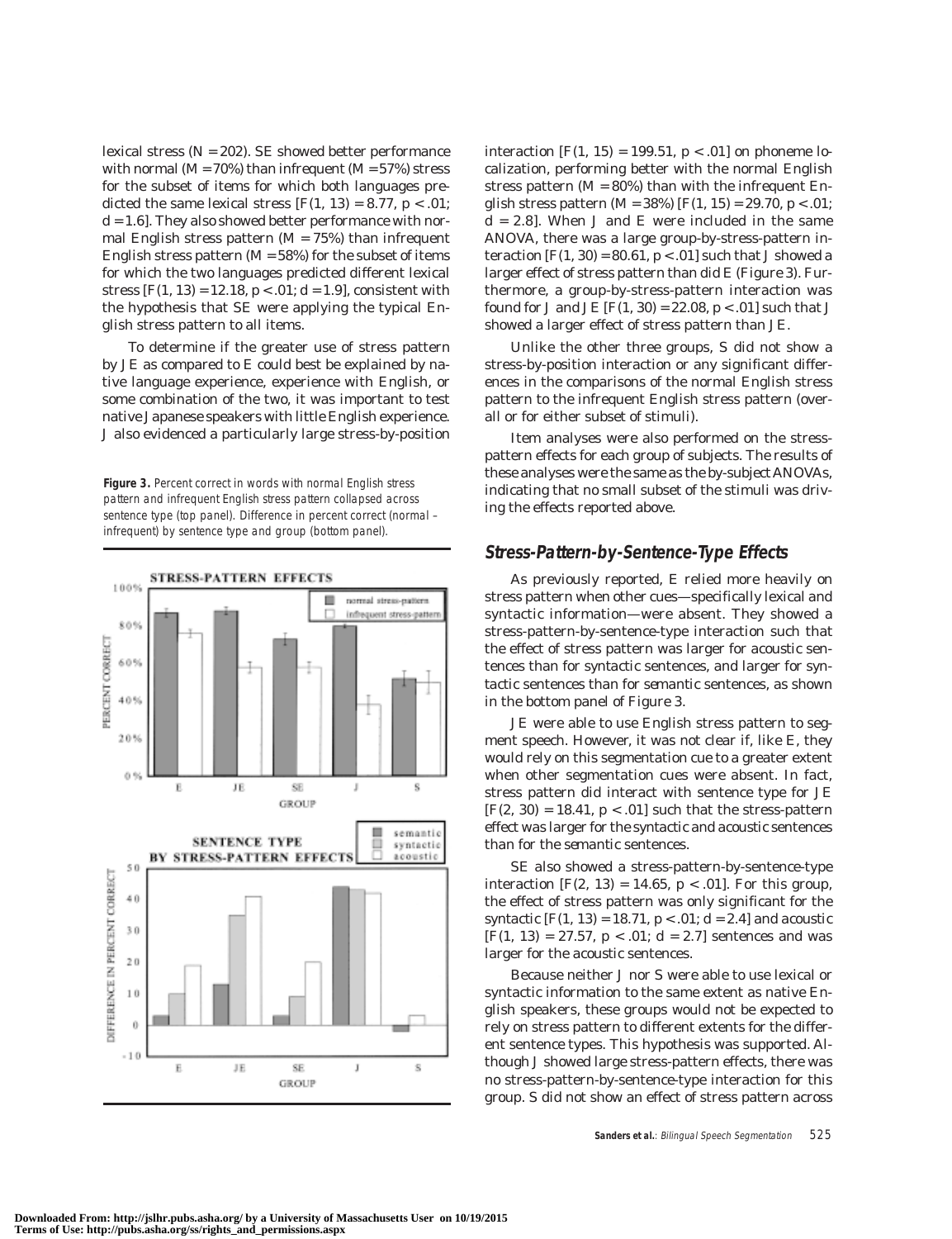sentence types, nor was there a stress-pattern-bysentence-type interaction for this group.

#### **Summary**

E, JE, SE, and J all performed better on the *semantic* sentences than on the *syntactic* sentences. E showed a larger effect of lexical information than J (Figure 1). E and JE performed better on the *syntactic* sentences than the *acoustic* sentences. However, this effect was larger for E (Figure 2).

E, JE, SE, and J showed a stress-by-position interaction such that their performance was more accurate for targets in words with the normal English stress pattern (stress on the first syllable) than those with the infrequent English stress pattern (unstressed on the first syllable). The effect of stress pattern was larger for JE and J than for E (Figure 3, top panel).

For E, JE, and SE, the stress-pattern effect interacted with sentence type. For E, the stress-pattern effect was larger in *acoustic* than *syntactic* sentences and larger in *syntactic* than *semantic* sentences. For JE, there was no significant difference in the size of the stresspattern effect for the *syntactic* and *acoustic* sentences, but both of these sentence types showed a larger effect than did the *semantic* sentences. For SE, stress pattern was significant only for the *syntactic* and *acoustic* sentences. No stress-pattern-by-sentence-type interaction was found for either J or S (Figure 3, bottom panel).<sup>1</sup>

## **Discussion**

#### **Semantic and Lexical Processing**

JE and SE did not acquire English until after the age of 12. However, both of these groups clearly benefited from the presence of lexical information—to an extent similar to that among native speakers. Although no single test or task can be used to definitively conclude that there are no differences in the ways in which native and non-native speakers process lexical or semantic information, the fact that both groups of latelearners were able to use the lexical information supports the hypothesis that the lexico-semantic system remains relatively plastic beyond the age of 12.

In contrast, S did not benefit from the presence of lexical information, indicating that they either did not know the English words used in the study or were not able to use the information to perform the task. Either way, this finding suggests that differences in lexical information in the *semantic* and *syntactic* sentences, and not differences in acoustic or prosodic information, resulted in better performance with the *semantic* sentences for those who knew English. J did benefit from the presence of lexical information, but not to the same extent as the groups that knew English well. It is possible that learning written English in school and exposure to English-language television, movies, and songs contributed to this group's ability to recognize at least some English words and to use this information to determine word onsets and detect target phonemes.

## **Syntactic Processing**

No group of non-native speakers used syntactic information to the same extent as native speakers. This is consistent with a large literature showing that late acquisition of a language is associated with an inability to process syntactic information in a native-like manner. JE demonstrated that they could use syntactic information to help determine word onsets and detect targets, but not to the extent as could E. The other three groups of non-native speakers did not show any significant differences for the *syntactic* and *acoustic* sentences, indicating that language experience was the important factor in being able to make use of the differential information provided by these sentence types. These findings indicate that syntactic processing abilities are affected by learning another language first and/or by delaying second-language acquisition until after the age of 12, and suggest that syntactic systems do not remain as plastic as lexical/semantic systems.

#### **Phonological and Prosodic Processing**

From a previous study (Sanders & Neville, 2000), it was clear that native English speakers were more accurate at determining where word onsets occurred in continuous speech when targets were located in words with the normal English stress pattern. Surprisingly, both JE and J also were more accurate at detecting targets in words with the normal English stress pattern. It is clear that J knew at least some English because they performed better with the *semantic* sentences than with other sentence types. However, it was not expected that their limited English experience would be sufficient to help them learn and make use of English stress patterns.

Three plausible explanations for the finding that native Japanese speakers showed better performance with normal English stress pattern include the following: (1) Non-native speakers can learn new segmentation

<sup>&</sup>lt;sup>1</sup> We conducted an additional experiment with all four groups in which participants performed a phoneme-detection task without indicating target location. The phoneme-detection task was employed to provide a more online measure of segmentation. Reaction times on that task (*M* = 805 ms) were much shorter than those for the present study  $(M = 1444$ ms), although other results were similar across experiments. Results of the phoneme-detection study can be obtained by contacting the authors.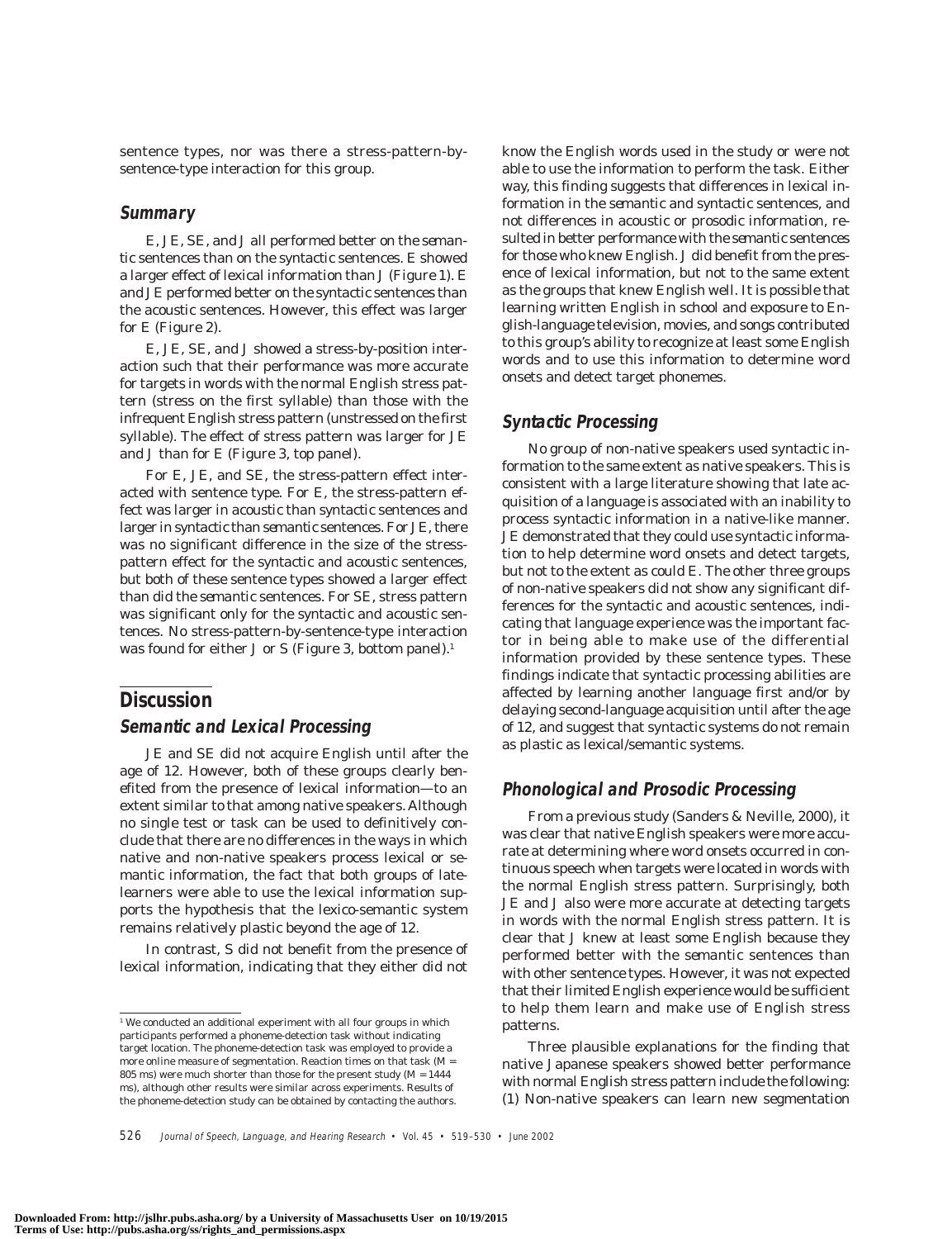cues in general. (2) Something specific about stress as a segmentation cue makes it easy to learn. (3) There are segmentation cues that exist in Japanese and English that co-occur with English stress. The results of at least one other study of bilingual speech segmentation suggest that non-native speakers may be able to learn segmentation cues specific to their second language (Goetry & Kolinsky, 2000). Interestingly, this research was also concerned with the acquisition of stress pattern as a segmentation cue. Perhaps loudness and duration are such acoustically salient attributes that non-native speakers, even with very little experience with stress, are able to process stress information. However, even if stress information itself were salient, non-native speakers would still have to learn a new stress *pattern* to use stress as a segmentation cue.

Alternatively, it may be the case that the native Japanese participants (JE and J) were able to use some segmentation cue that is effective in both Japanese and English. It is difficult to rule out this possibility, because very little is known about segmentation cues for Japanese. As previously noted, there is some evidence that native Japanese speakers use morae to segment Japanese, but the existence of such a metrical segmentation cue does not preclude the existence of other useful segmentation information. The data from the native Japanese speakers in this study could either indicate that both groups were applying a Japanese segmentation cue that happens to co-occur with stress in English or that both groups had enough exposure to English to learn a new segmentation cue.

The findings concerning native Spanish speakers in the present study may help differentiate between these alternatives. S did not display any stress-pattern effects for phoneme localization, whereas SE did use stress pattern in the segmentation task and did so to an extent similar to that of native speakers. Furthermore, SE showed stress-pattern effects even on a subset of stimuli for which typical Spanish stress and typical English stress differ, suggesting that they were not applying Spanish stress-pattern rules to segment the speech in this experiment. As the native Spanish speakers did not apply Spanish-appropriate segmentation cues to English, it might be hypothesized that the native Japanese speakers did not apply Japanese-appropriate segmentation cues to English. This would mean that the most likely explanation of the stress-pattern findings for native Japanese speakers involves learning a new segmentation cue.

In either case, the fact that SE were able to use normal English stress pattern to segment speech in itself indicates that non-native speakers are able to learn new segmentation cues. In general, this suggests that the phonological or prosodic subsystems of language underlying the ability to learn stress pattern as a segmentation cue remain plastic beyond the age of 12.

## **Multiple Segmentation Cues**

As reported previously, monolingual English speakers can use multiple segmentation cues flexibly. With the present set of stimuli, E relied on remaining segmentation cues to a greater extent when other types of segmentation information were not available. Because the non-native speakers in this study were less able to use some types of available segmentation information (e.g., syntactic), it was hypothesized that they may have relied on the segmentation cues that they could use to a greater extent. This hypothesis was supported by the localization accuracy of both native Japanese and native Spanish speakers. For both groups of late-learners of English (JE and SE), the stress-pattern effect was larger with *syntactic* and *acoustic* sentences than it was with *semantic* sentences, suggesting that these groups relied on stress pattern as a segmentation cue to a greater extent when lexical and semantic information was absent. As expected, the same was not true when syntactic information was absent, because the nonnative speakers did not use syntactic information as a segmentation cue.

J and S showed no stress-pattern-by-sentence-type interactions. Again, these data support the hypothesis that listeners rely on any segmentation cues that are both available and usable. Because the non-English speakers were not using lexical or syntactic segmentation cues, they were not expected to rely more heavily on stress-pattern cues when lexical and syntactic information was absent.

## **Proficiency**

Instead of administering general tests of language proficiency, specific tasks which indexed the use of lexical, syntactic, and stress-pattern segmentation cues were employed in this study. This methodology and the results reinforce two important points about the nature of language proficiency. First, the finding that the same non-native speakers evidenced native-like performance in some conditions but not others indicates that proficiency is not monolithic; speakers can and do attain different levels of proficiency for different subsystems within language. Thus, language proficiency cannot be adequately or accurately measured by tasks that index ability for only one aspect of language or by tasks that attempt to index language ability in general. Second, it is likely that even *within* a given subsystem of language individuals will master some aspects of language processing and yet fail to master others. In fact, it has been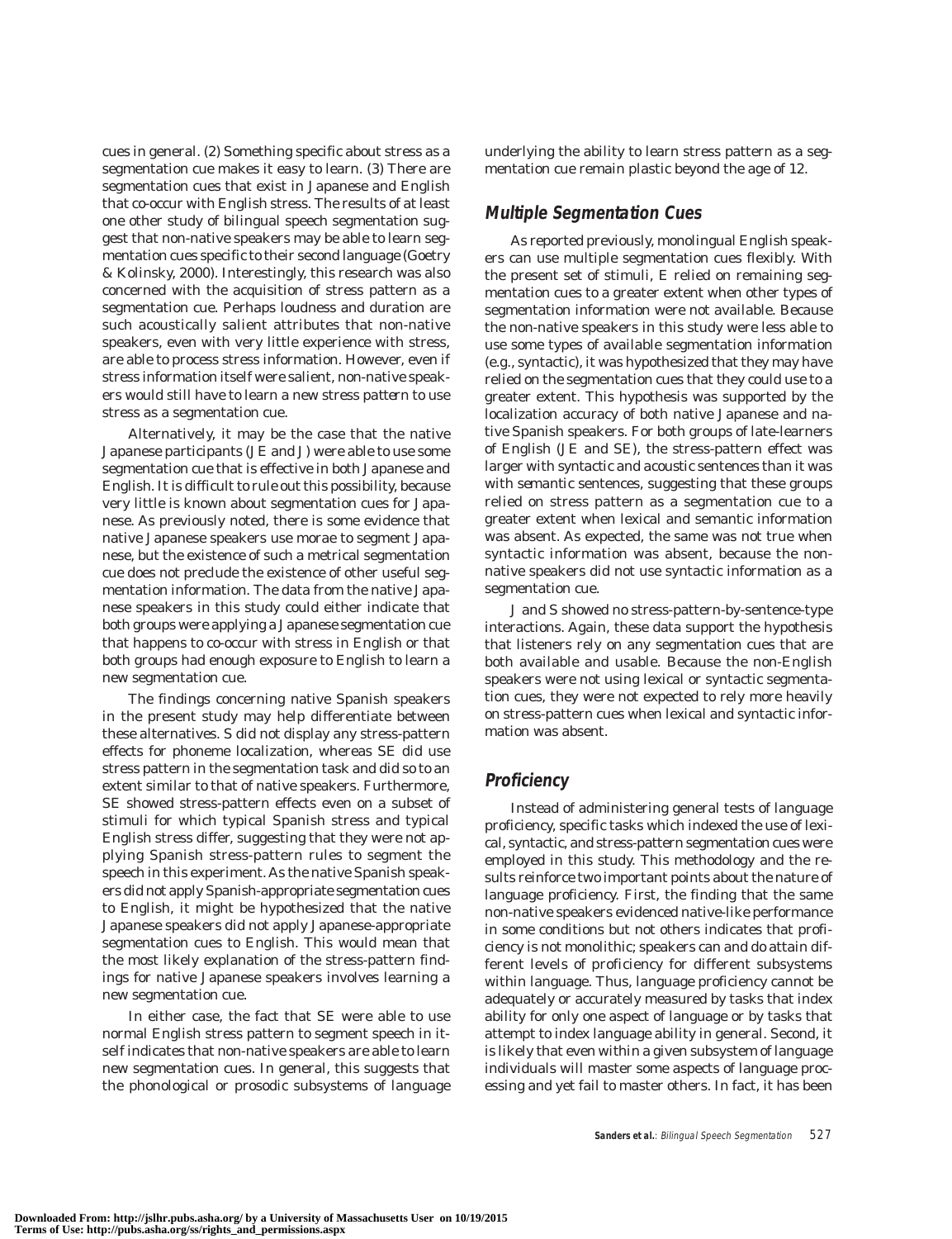reported that non-native speakers process different syntactic structures to different extents (Weber-Fox & Neville, 1996). Therefore, measuring proficiency in individual subsystems of language may not even be possible. Instead of attempting to "measure proficiency," a more useful approach to the study of bilingual language processing might involve the careful inclusion of appropriate control groups (e.g., native speakers), thus allowing for a more meaningful and interpretable comparison of performance on several specific language tasks.

#### **Sensitive Periods**

In the present study, we compared native and nonnative speakers with different language backgrounds (Japanese, Spanish) and different amounts of experience (extensive, almost none). Because we did not measure the effects of the same language experience at different stages of development, our results do not speak to the existence or structure of a sensitive period for language acquisition (Bruer, 2001). However, the finding that different subsystems of language show different degrees of plasticity may have important implications, both for interpreting previous findings related to sensitive periods in language development and for how this issue should be addressed in the future.

Within perceptual systems, there is evidence that specific subsystems have different sensitive periods. For example, within the visual system, altered experience has the most marked effects on subsystems such as ocular dominance columns and orientation selectivity at different time-periods in development; other subsystems retain the ability to change throughout life (Harwerth, Smith, Duncan, Crawford, & von Noorden, 1986; Kaas, Krubitzer, Chino, Langston, Polley, & Blair, 1990; Maurer & Lewis, 1998; Tychsen, 2001). The same may be true for language systems (Neville & Bavelier, 2001; Neville & Bruer, 2001). The results from the present study, which show that the same type of language experience can have differential effects on different subsystems of language, support the hypothesis that some linguistic subsystems may be more developmentally constrained than others. Rather than attempting to define a single sensitive period for language acquisition, it will be important to determine if and when specific subsystems within language have sensitive periods.

### **Conclusion**

Overall, the results indicate that subsystems within language are differentially affected by both the characteristics of L1 and whether a language is learned as an L1 or as an L2 later in life. Consistent with previous research, the pattern of results suggests that lexical and semantic subsystems retain the ability to change to a greater degree than do syntactic subsystems. In contrast with previous studies of bilingual phonology, the results suggest that at least one aspect of prosody—lexical stress—can be learned after the age of 12. The findings also indicate that segmentation cues can be used flexibly by both native and non-native speakers, such that cues that are both available in the speech stream and usable by the listener are employed to a greater extent when other segmentation cues are either absent or not accessible to the listener. The finding that some segmentation cues are easily acquired by late-learners of a second language whereas others are not both provides more information about how language is processed in general and suggests ways in which adult language learners may more easily learn to process speech in a second language.

#### **Acknowledgments**

This research was presented in part as a poster entitled "Speech segmentation by bilingual speakers" at the 1998 annual meeting of the Cognitive Neuroscience Society (San Francisco). The research was supported by NIH, NIDCD grant DC000128. The authors wish to thank Wayne O'Neil and Yokio Otsu for help in collecting data in Japan and Donna Coch for comments on the manuscript.

#### **References**

- **Archibald, J.** (1997) The acquisition of English stress by speakers of nonaccentual languages: Lexical storage versus computation of stress. *Linguistics, 35,* 167–181.
- **Bruer, J. T.** (2001). A critical and sensitive period primer. In D. Bailer, Jr., J. T. Bruer, F. J Symons, & J. W. Lichtman (Eds.), *Critical thinking about critical periods* (pp. 3–26). Baltimore, MD: Paul H. Brookes.
- **Cutler, A., & Butterfield, S.** (1992). Rhythmic cues to speech segmentation: Evidence from juncture misperception. *Journal of Memory and Language, 31,* 218–236.
- **Cutler, A., & Carter, D. M.** (1987). The predominance of strong initial syllables in the English vocabulary. *Computer Speech and Language, 2,* 133–142.
- **Cutler, A., Mehler, J., Norris, D., & Segui, J.** (1983). A language-specific comprehension strategy*. Nature, 304,* 159–160.
- **Cutler, A., Mehler, J., Norris, D., & Segui, J.** (1986). The syllables' differing role in the segmentation of French and English. *Journal of Memory and Language, 25,* 385–400.
- **Cutler, A., Mehler, J., Norris, D., & Segui, J.** (1989). Limits on bilingualism. *Nature, 340,* 229–230.
- **Cutler, A., Mehler, J., Norris, D., & Segui, J.** (1992). The monolingual nature of speech segmentation by bilinguals. *Cognitive Psychology, 24,* 381–410.
- **Cutler, A., & Otake, T.** (1994). Mora or phoneme? Further evidence for language-specific listening. *Journal of Memory and Language, 32,* 358–378.
- **De Groot, A. M. B., & Kroll, J.** (1997). *Tutorials in bilingualism: Psycholinguistic perspectives*. Mahwah, NJ: Lawrence Erlbaum Associates.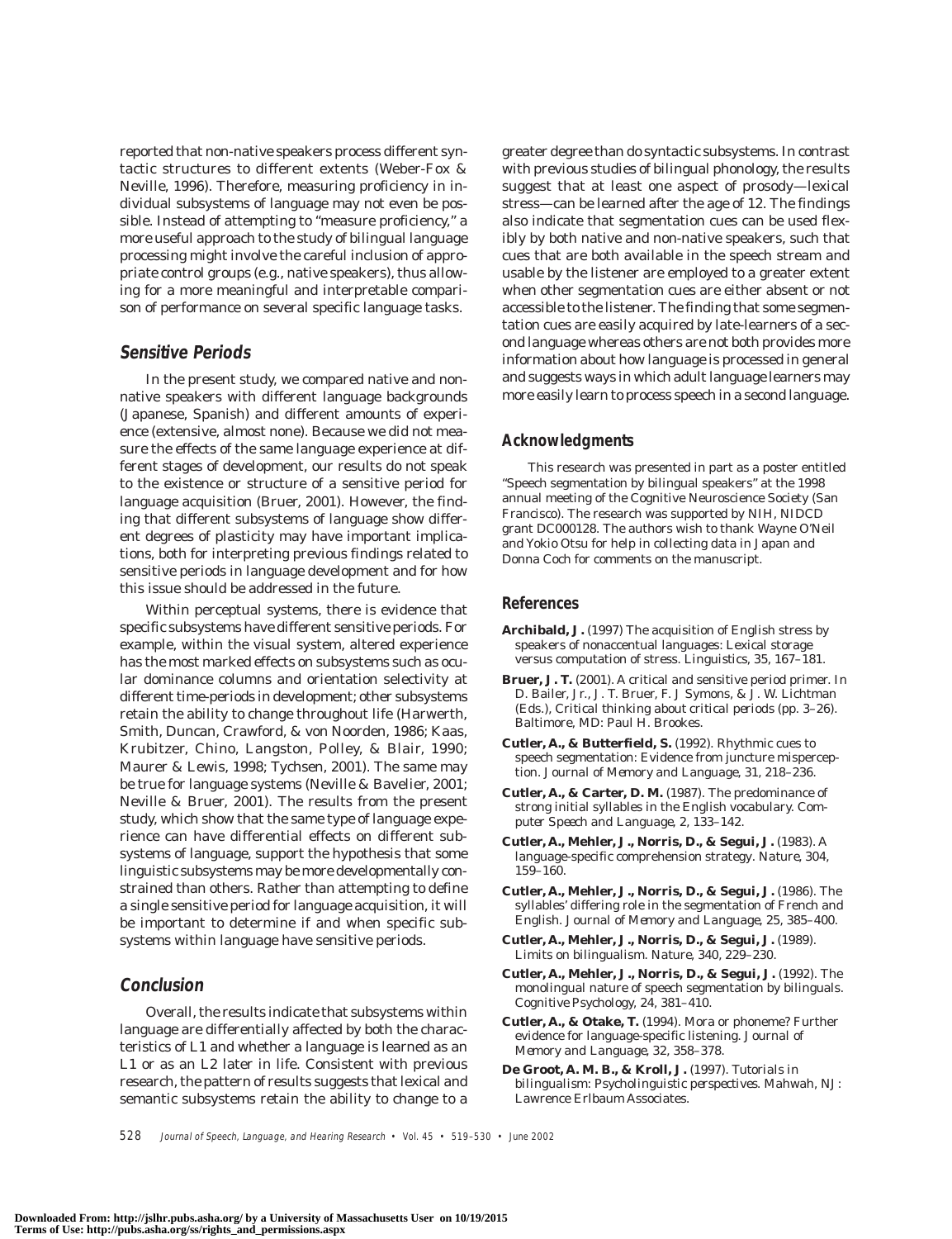**Flege, J. E., Yeni-Komshian, G. H., & Liu, S.** (1999). Age constraints on second-language acquisition. *Journal of Memory and Language, 41,* 78–104.

**Goetry, V., & Kolinsky, R.** (2000). The role of rhythmic cues for speech segmentation in monolingual and bilingual listeners. *Psychologica Belgica, 40,* 115–152.

**Guion, S. G., Flege, J. E., Liu, S. H., & Yeni-Komshian, G. H.** (2000). Age of learning effects on the duration of sentences produced in a second language. *Applied Psycholinguistics, 21,* 205–228.

**Hahne, A., & Friederici, A. D.** (2001). Processing a second language: Late learners' comprehension mechanisms as revealed by event-related brain potentials. *Bilingualism: Language and Cognition, 4,* 123–141.

**Harwerth, R., Smith, E., Duncan, G., Crawford, M., & von Noorden, G.** (1986). Multiple sensitive periods in the development of the primate visual system. *Science, 232,* 235–238.

**Hyman, L. M.** (1977). *Studies in stress and accent* (Southern California Occasional Papers in Linguistics No. 4). Los Angeles: University of Southern California Department of Linguistics.

**Johnson, J. S., & Newport, E. L.** (1989). Critical period effects in second language learning: The influence of maturational state on the acquisition of English as a second language. *Cognitive Psychology, 21,* 60–99.

**Johnson, J., & Newport, E. L.** (1991). Critical period effects on universal properties of language: The status of subjacency in the acquisition of a second language. *Cognition, 39,* 215–258.

**Kaas, J., Krubitzer, L., Chino, Y., Langston, A., Polley, E., & Blair, N.** (1990). Reorganization of retinotopic cortical maps in adult mammals after lesions of the retina. *Science, 248,* 229–231.

**Leather, J.** (1987). F0 pattern inference in the perceptual acquisition of second language tone. In A. James & J. Leather (Eds.), *Sound patterns in second language acquisition* (pp. 59–81). Dordrecht: Foris.

**Maurer, D., & Lewis, T. L.** (1998). Overt orienting toward peripheral stimuli: Normal development and underlying mechanisms. In J. E. Richards (Ed.), *Cognitive neuroscience of attention: A developmental perspective* (pp. 51–102). Hillsdale, NJ: Erlbaum.

**McDonald, J. L.** (2000). Grammaticality judgements in a second language: Influences of age of acquisition and native language. *Applied Psycholinguistics, 21,* 395–423.

**Neville, H. J., & Bavelier, D.** (2001). Variability of developmental plasticity. In J. L. McClelland & R. S. Siegler (Eds.), *Mechanisms of cognitive development: Behavioral and neural perspectives* (pp. 271–287). Mahwah, NJ: Lawrence Erlbaum Associates.

**Neville, H. J., & Bruer, J. T.** (2001). Language processing: How experience affects brain organization. In D. Bailer, Jr., J. T. Bruer, F. J. Symons, & J. W. Lichtman (Eds.), *Critical thinking about critical periods* (pp. 151–172). Baltimore, MD: Paul H. Brookes.

**Neville, H. J., Mills, D. L., & Lawson, D. S.** (1992). Fractionating language: Different neural subsystems with different sensitive periods. *Cerebral Cortex, 2,* 244–258.

**Otake, T., Hatano, G., Cutler, A., & Mehler, J.** (1993). Mora or syllable? Speech segmentation in Japanese. *Journal of Memory and Language, 32,* 358–378.

**Sanders, L. D., & Neville, H. J.** (2000). Lexical, syntactic, and stress-pattern cues for speech segmentation. *Journal of Speech, Language, and Hearing Research, 43,* 1301–1321.

**Scovel, T.** (1988). *A time to speak: A psycholinguistic inquiry into the critical period for human speech.* New York: Newbury House.

**Tychsen, L.** (2001). Critical periods for development of visual acuity, depth perception, and eye tracking. In D. Bailer, Jr., J. T. Bruer, F. J. Symons, & J. W. Lichtman (Eds.), *Critical thinking about critical periods* (pp. 67–80). Baltimore, MD: Paul H. Brookes.

**Weber-Fox, C. M., & Neville, H. J.** (1996). Maturational constraints on functional specializations for language processing: ERP and behavioral evidence in bilingual speakers. *Journal of Cognitive Neuroscience, 8,* 231–256.

Received August 16, 2001

Accepted January 28, 2002

DOI: 10.1044/1092-4388(2002/041)

Contact author: Lisa D. Sanders, PhD, Linguistics Department, University of Maryland, 1401 Marie Mount Hall, College Park, MD 20742-7505. E-mail: lsanders@wam.umd.edu